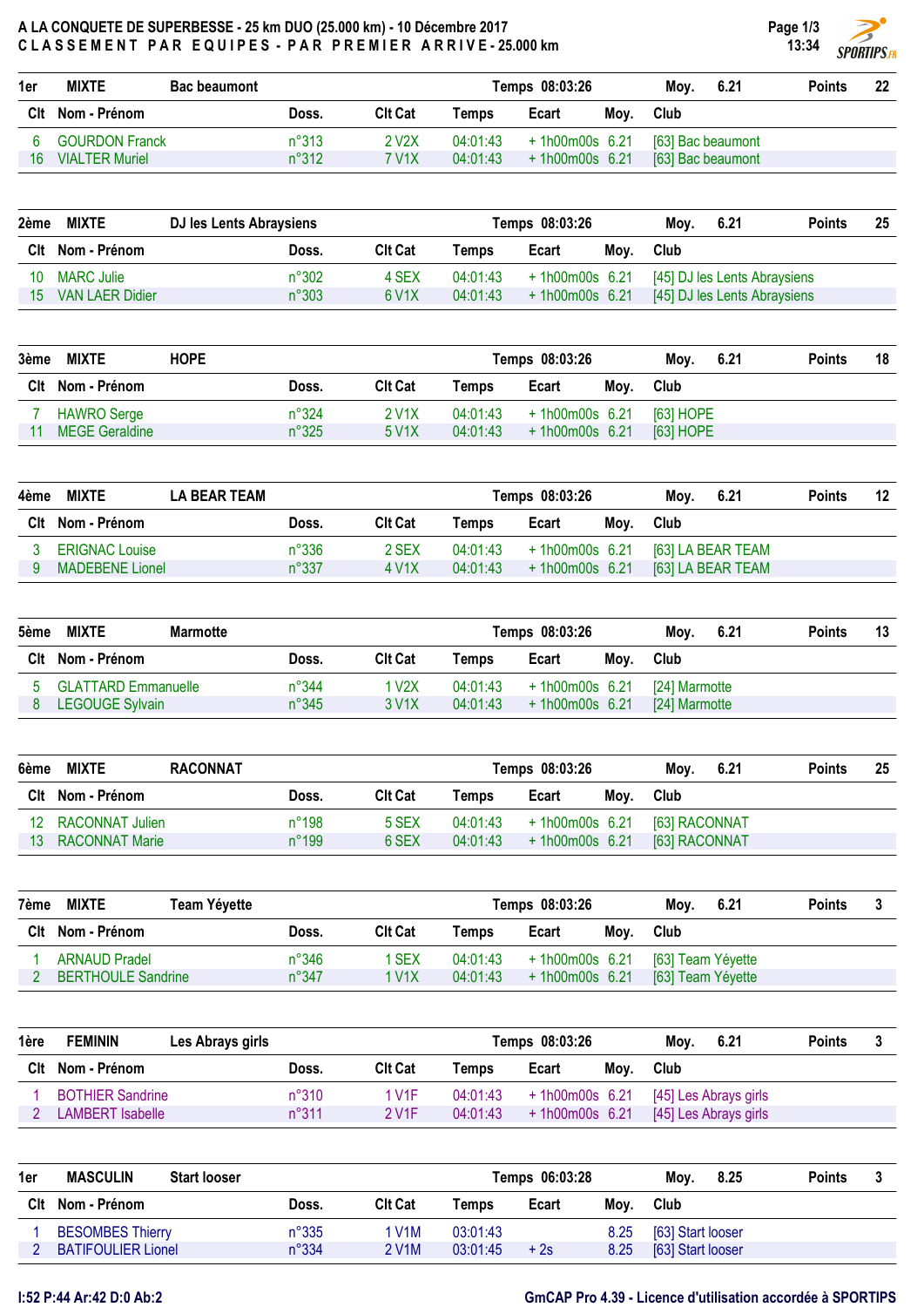## A LA CONQUETE DE SUPERBESSE - 25 km DUO (25.000 km) - 10 Décembre 2017 CLASSEMENT PAR EQUIPES - PAR PREMIER ARRIVE-25.000 km

| 2ème | <b>MASCULIN</b>         | Les traileurs du Guéry |                | Temps 06:07:54 |          |      | Mov. | 8.15                             | <b>Points</b> |  |
|------|-------------------------|------------------------|----------------|----------------|----------|------|------|----------------------------------|---------------|--|
|      | Clt Nom - Prénom        | Doss.                  | <b>Clt Cat</b> | Temps          | Ecart    | Moy. | Club |                                  |               |  |
|      | <b>MARLEIX Francois</b> | $n^{\circ}340$         | <b>SEM</b>     | 03:03:56       | $+2m13s$ |      |      | 8.16 [63] Les traileurs du Guéry |               |  |
|      | <b>TEZE Francois</b>    | $n^{\circ}341$         | 2 SEM          | 03:03:58       | $+2m15s$ |      |      | 8.15 [63] Les traileurs du Guéry |               |  |

| 3ème | <b>MASCULIN</b><br>Toutalintox |       |                |          | Temps 06:19:50 |      | 7.90<br>Mov.     | <b>Points</b> | 11 |
|------|--------------------------------|-------|----------------|----------|----------------|------|------------------|---------------|----|
|      | Clt Nom - Prénom               | Doss. | <b>Clt Cat</b> | Temps    | Ecart          | Moy. | Club             |               |    |
|      | <b>GOBY Fabien</b>             | n°339 | 3 SEM          | 03:09:54 | $+8m11s$       | 7.90 | [63] Toutalintox |               |    |
|      | <b>COMMANS Jean-Baptiste</b>   | n°338 | 4 SEM          | 03:09:56 | $+8m13s$       | 7.90 | [63] Toutalintox |               |    |

| 4ème | <b>MASCULIN</b><br><b>Pulvérières</b> |                |                |          | Temps 06:28:18 |      | 7.73<br>Mov.     | <b>Points</b> | 15 |
|------|---------------------------------------|----------------|----------------|----------|----------------|------|------------------|---------------|----|
|      | Clt Nom - Prénom                      | Doss.          | <b>Clt Cat</b> | Temps    | Ecart          | Moy. | Club             |               |    |
|      | <b>DESMARTIN Nicolas</b>              | $n^{\circ}308$ | 5 SEM          | 03:14:07 | + 12m24s       | 7.73 | [63] Pulvérières |               |    |
|      | <b>JOUVE Arnaud</b>                   | $n^{\circ}309$ | 6 SEM          | 03:14:11 | + 12m28s       | 7.72 | [63] Pulvérières |               |    |

| 5ème | <b>MASCULIN</b>         | <b>CAUSEUR-MOREIRA</b> |                | Temps 08:03:26 |                  |      |      | 6.21                 | <b>Points</b> | 30 |
|------|-------------------------|------------------------|----------------|----------------|------------------|------|------|----------------------|---------------|----|
|      | Clt Nom - Prénom        | Doss.                  | <b>Clt Cat</b> | Temps          | Ecart            | Moy. | Club |                      |               |    |
| 10.  | <b>CAUSEUR Julien</b>   | $n^{\circ}304$         | 7 SEM          | 04:01:43       | +1h00m00s 6.21   |      |      | [63] CAUSEUR-MOREIRA |               |    |
| 20   | <b>MOREIRA Frederic</b> | $n^{\circ}305$         | 14 SEM         | 04:01:43       | $+1h00m00s$ 6.21 |      |      | [63] CAUSEUR-MOREIRA |               |    |

| 6ème | <b>MASCULIN</b>          | <b>Couilles d Ours</b> | Temps 08:03:26 |          |                  |      |      | 6.21                 | <b>Points</b> | 33 |
|------|--------------------------|------------------------|----------------|----------|------------------|------|------|----------------------|---------------|----|
|      | CIt Nom - Prénom         | Doss.                  | Clt Cat        | Temps    | Ecart            | Moy. | Club |                      |               |    |
| 12   | <b>DEFRANCE Nicolas</b>  | $n^{\circ}342$         | 9 SEM          | 04:01:43 | $+1h00m00s$ 6.21 |      |      | [63] Couilles d Ours |               |    |
| 21   | <b>RABILLER Stephane</b> | $n^{\circ}343$         | 15 SEM         | 04:01:43 | $+1h00m00s$ 6.21 |      |      | [63] Couilles d Ours |               |    |

| 7ème | <b>MASCULIN</b>       | Les Vaut lents |                |                | Temps 08:03:26 | 6.21<br>Moy.   | <b>Points</b> | 47                  |  |  |
|------|-----------------------|----------------|----------------|----------------|----------------|----------------|---------------|---------------------|--|--|
|      | Clt Nom - Prénom      |                | Doss.          | <b>Clt Cat</b> | Temps          | Ecart          | Moy.          | Club                |  |  |
| 23   | <b>VAULT Frederic</b> |                | $n^{\circ}306$ | 17 SEM         | 04:01:43       | +1h00m00s 6.21 |               | [18] Les Vaut lents |  |  |
| 24   | VAULT Nicolas         |                | $n^{\circ}307$ | 18 SEM         | 04:01:43       | +1h00m00s 6.21 |               | [03] Les Vaut lents |  |  |

| 8ème | <b>MASCULIN</b>         | <b>Superbesse</b> | Temps 08:03:26 |          |                |      |                 | <b>Points</b> | 33 |
|------|-------------------------|-------------------|----------------|----------|----------------|------|-----------------|---------------|----|
|      | Clt Nom - Prénom        | Doss.             | <b>CIt Cat</b> | Temps    | Ecart          | Moy. | Club            |               |    |
| 16.  | FARHAT Mehdi            | $n^{\circ}320$    | 12 SEM         | 04:01:43 | +1h00m00s 6.21 |      | [63] Superbesse |               |    |
|      | <b>GEOFFROY Etienne</b> | $n^{\circ}321$    | 4 V1M          | 04:01:43 | +1h00m00s 6.21 |      | [63] Superbesse |               |    |

| 9ème | <b>MASCULIN</b>       | <b>Truffade Team</b> |                | Temps 08:03:26 |          |                  |      | 6.21<br>Moy.       | <b>Points</b> | 37 |
|------|-----------------------|----------------------|----------------|----------------|----------|------------------|------|--------------------|---------------|----|
|      | Clt Nom - Prénom      |                      | Doss.          | <b>CIt Cat</b> | Temps    | Ecart            | Moy. | Club               |               |    |
| 15   | DURIF Yohann          |                      | $n^{\circ}326$ | <b>11 SEM</b>  | 04:01:43 | +1h00m00s 6.21   |      | [63] Truffade Team |               |    |
| 22   | <b>TULOUP Aymeric</b> |                      | $n^{\circ}327$ | 16 SEM         | 04:01:43 | $+1h00m00s$ 6.21 |      | [63] Truffade Team |               |    |

|    | 10ème MASCULIN<br><b>XTTR</b> |                |                |          | Temps 08:03:26        |      |      | 6.21 | <b>Points</b> | 24 |
|----|-------------------------------|----------------|----------------|----------|-----------------------|------|------|------|---------------|----|
|    | Clt Nom - Prénom              | Doss.          | <b>Clt Cat</b> | Temps    | Ecart                 | Mov. | Club |      |               |    |
|    | <b>CHARBONNIER Christophe</b> | $n^{\circ}257$ | 8 SEM          | 04:01:43 | $+1h00m00s$ 6.21 XTTR |      |      |      |               |    |
| 13 | <b>DESVIGNES Christophe</b>   | $n^{\circ}258$ | 10 SEM         | 04:01:43 | $+1h00m00s$ 6.21 XTTR |      |      |      |               |    |

## I:52 P:44 Ar:42 D:0 Ab:2 GmCAP Pro 4.39 - Licence d'utilisation accordée à SPORTIPS

Page 2/3 13:34

**SPORTIPS.FR**